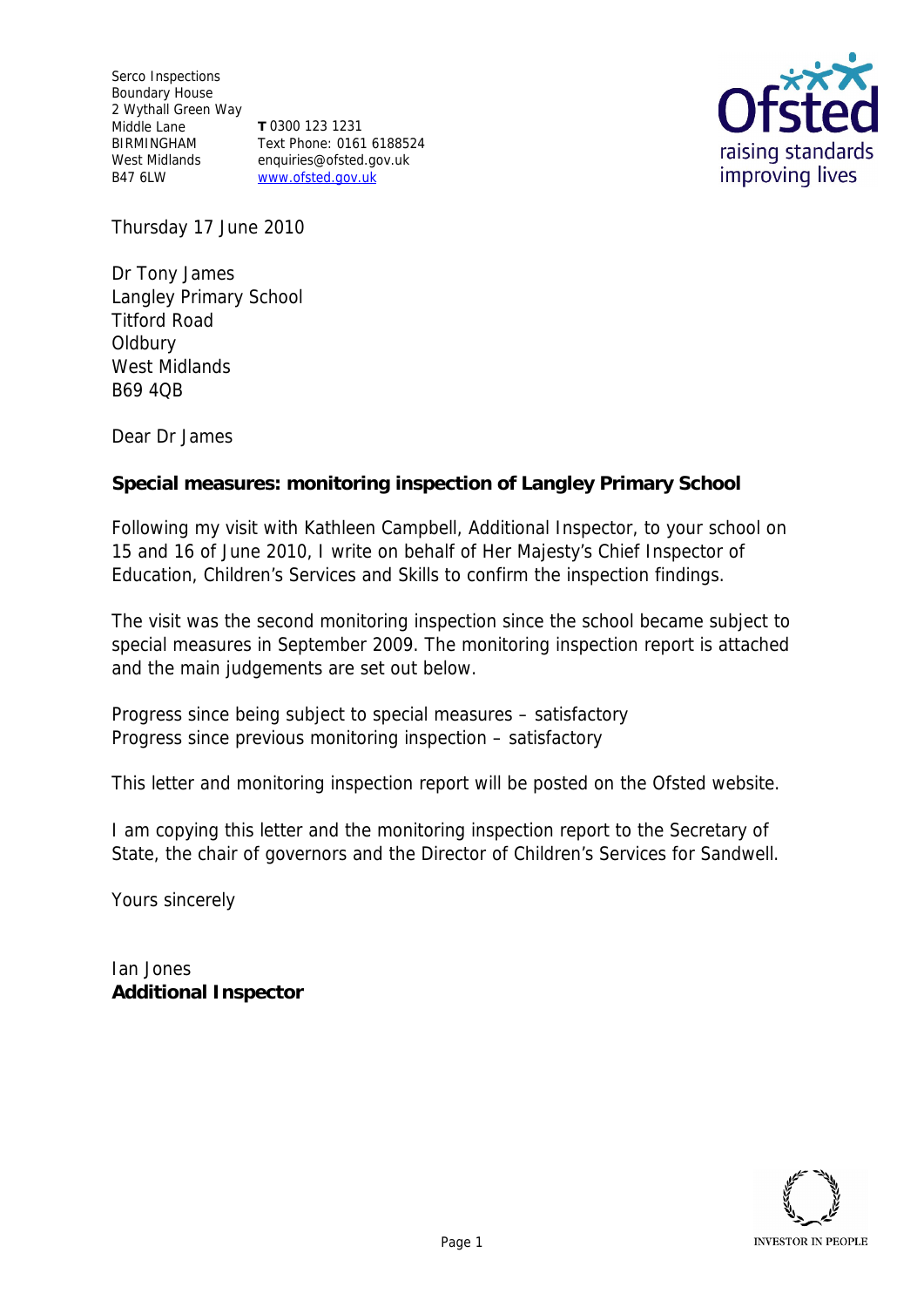

**Special measures: monitoring of Langley Primary School**

**Report from the second monitoring inspection on 15 and 16 June 2010**

## **Evidence**

Inspectors observed teaching in every class at least once, met with pupils and representatives from the governing body and the school improvement partner. Inspectors also reviewed a range of school documentation and looked at work in pupils' books.

## **Context**

There have been no significant contextual changes since the previous visit.

**Pupils' achievement and the extent to which they enjoy their learning**

The school is now emerging from a period of difficulty and is improving the progress pupils make and attainment in all subjects. There is some consistency with the rate of improvement, which has increased since the previous visit. Pupils enjoy school much more now and have a greater enthusiasm for learning. They are keen to do well and show much commitment to their work.

Standards of attainment remain low across the school but are improving in certain key areas. This is particularly the case in Year 2 and Year 6, where pupils are expected to reach average standards this year. The most significant improvement has been in attainment in mathematics and science where the proportion of pupils reaching the higher levels is increasing. Writing remains weak in both key stages. The levels of writing skills in most years are low, especially among the boys. Too few of the more-able pupils reach higher levels in their writing as a result of the low expectations of some teachers. The attention to literacy skills in some classes is improving standards of writing but there are some ongoing concerns about the quality of writing in subjects other than English. The quantity of work produced is improving and is closer to what is expected. However, progress for some pupils is hampered by weak handwriting skills.

In mathematics, a focus on core number skills, including learning both traditional and less traditional methods of calculation, is also beginning to increase the rate of pupils' progress. Pupils of all ages are becoming more comfortable using mental arithmetic and most have a secure grasp of simple calculation, including multiplication facts and division. Increasingly, pupils are able to apply these developing skills to solve a range of problems, although occasionally pupils do not have sufficient access to practical apparatus to support learning.

The new marking policy, introduced last term, helps to engage pupils in their learning by explaining what they need to do next to improve. However, improvements in marking are better in English books than in other work and there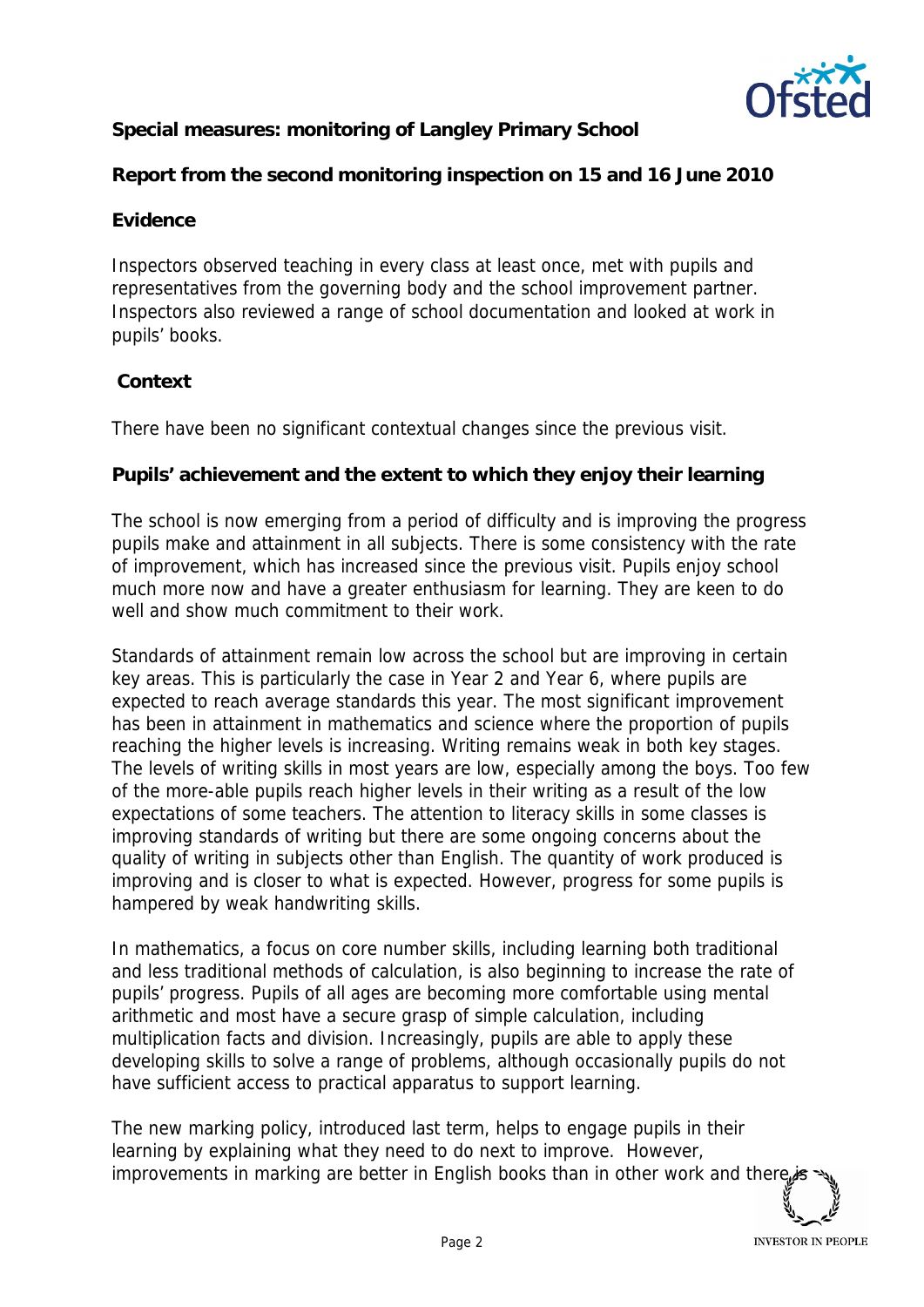

some variation from class to class. Lesson planning has been refined to increase pupils' awareness of the learning objectives in lessons and, increasingly, they are involved in assessing aspects of their own work.

The school's 2010 national test predictions for pupils in Year 6, if achieved, would mean that over 70% of pupils would reach standards expected for their age. The school is reasonably confident that these levels will be reached. The good systems of regularly tracking pupils' progress, coupled with targeting for those falling behind, support leaders' and managers' views that the school is improving. These test results would be a significant improvement on previous years, but are within grasp.

Provision for acquiring literacy and numeracy skills in the Early Years Foundation Stage continues to improve. Changes introduced as a result of a review of practice are having a positive impact on motivating all pupils, and boys in particular. Improvements also include a more accurate balance between child-initiated and adult-led activities. Assessment procedures have also improved and provide staff with a more accurate picture of progress. The school recognises the need to provide more structure to outdoor learning, ensuring greater purpose for child-initiated activities.

- Increase the rate of progress made by pupils in reading, writing, mathematics and science so that 80% make significant improvement each year – satisfactory
- In the Early Years Foundation Stage, increase the progress made by children by providing them with more structured opportunities to acquire literacy and numeracy skills – satisfactory

**Other relevant pupil outcomes**

While attendance levels remain low, there has been a promising improvement this year. Currently attendance is at 92% for this academic year, an increase of 3% over last year. The proportion of persistent absentees has also shown a marked decline. This is due in no small part to the work of the learning mentor, who, alongside the headteacher, has developed increasingly positive relationships with some vulnerable families in successfully encouraging better attendance.

Pupils are well behaved and polite. They recognise and appreciate the improved behaviour at the school. In lessons and around the premises, behaviour is generally good and pupils regularly show positive attitudes to learning. There have been no exclusions in this academic year. Behaviour is closely linked to the quality of teaching, with the better behaviour evident in classes where teaching is stronger, more interesting and relevant.

Raise attendance to 94% and reduce the rate of exclusion – satisfactory

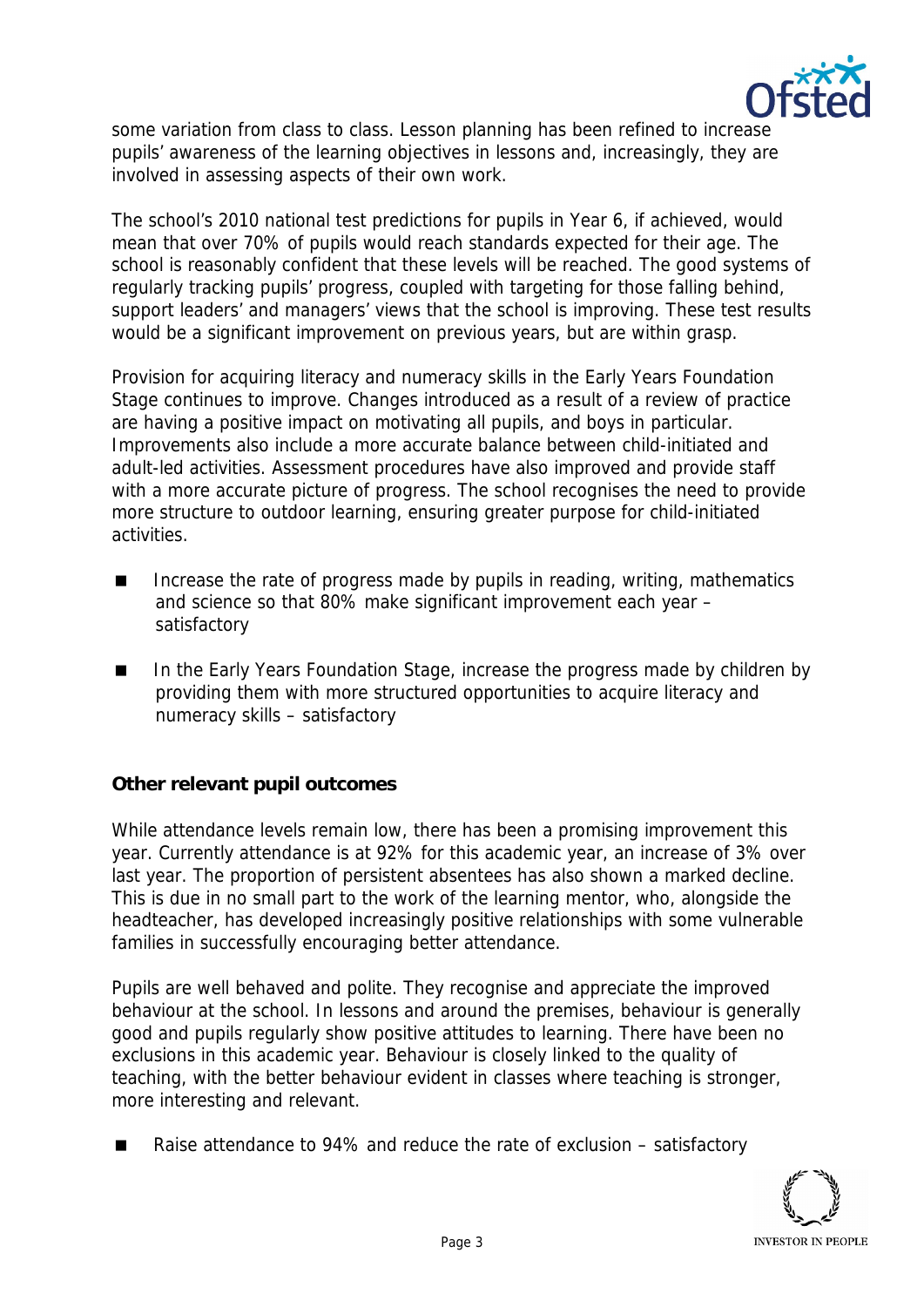

**The effectiveness of provision**

Teaching, overall, continues to improve. Inspectors observed all classes and almost all lessons were satisfactory with one in three good. Where good learning takes place, teachers set clear learning objectives which pupils understand. Pupils are challenged at an appropriate level according to their needs. Interesting activities are provided, and teaching assistants are used well to support learning. In the less effective lessons, these qualities are not consistently seen and work does not always precisely meet the needs of pupils, especially those who are more able. Sometimes teachers talk for too long, and some lessons do not present pupils with enough challenge.

## **The effectiveness of leadership and management**

Leaders and managers are continuing to develop their effectiveness, as seen for example, in the improvements to behaviour and attendance. Middle leaders enjoy a greater involvement in identifying and supporting school priorities. As a result of their participation in a wide range of monitoring activities, they are becoming increasingly influential in challenging weaknesses in provision and holding colleagues to account for the progress made by pupils. They have been well supported by the headteacher and his deputy, and together form a team committed to developing a good climate for learning.

Following reconstitution, the governing body are now developing their role. Regular visits to observe the school in action and presentations by staff at governing body meetings are helping them to more effectively challenge school leaders and hold them to account.

The impact of the work achieved this year demonstrates that leaders and managers are developing their capacity to improve. There is a recognition of the further work needed to challenge remaining inconsistencies in provision and to raise expectations for what pupils can achieve. The school has rightly prioritised the development of writing across the curriculum as a focus for improvement.

Strengthen the school's capacity for sustained improvement – satisfactory

## **External support**

Through the work of the school improvement partner, the local authority provides clear and helpful guidance and support. For example, training in monitoring and feedback has increased the effectiveness of middle leaders in monitoring learning. Senior leaders are appreciative of the good, regular advice and guidance they receive. Financial support has been significant in releasing staff to work together and in improving the provision of interactive whiteboards in classes across the school.